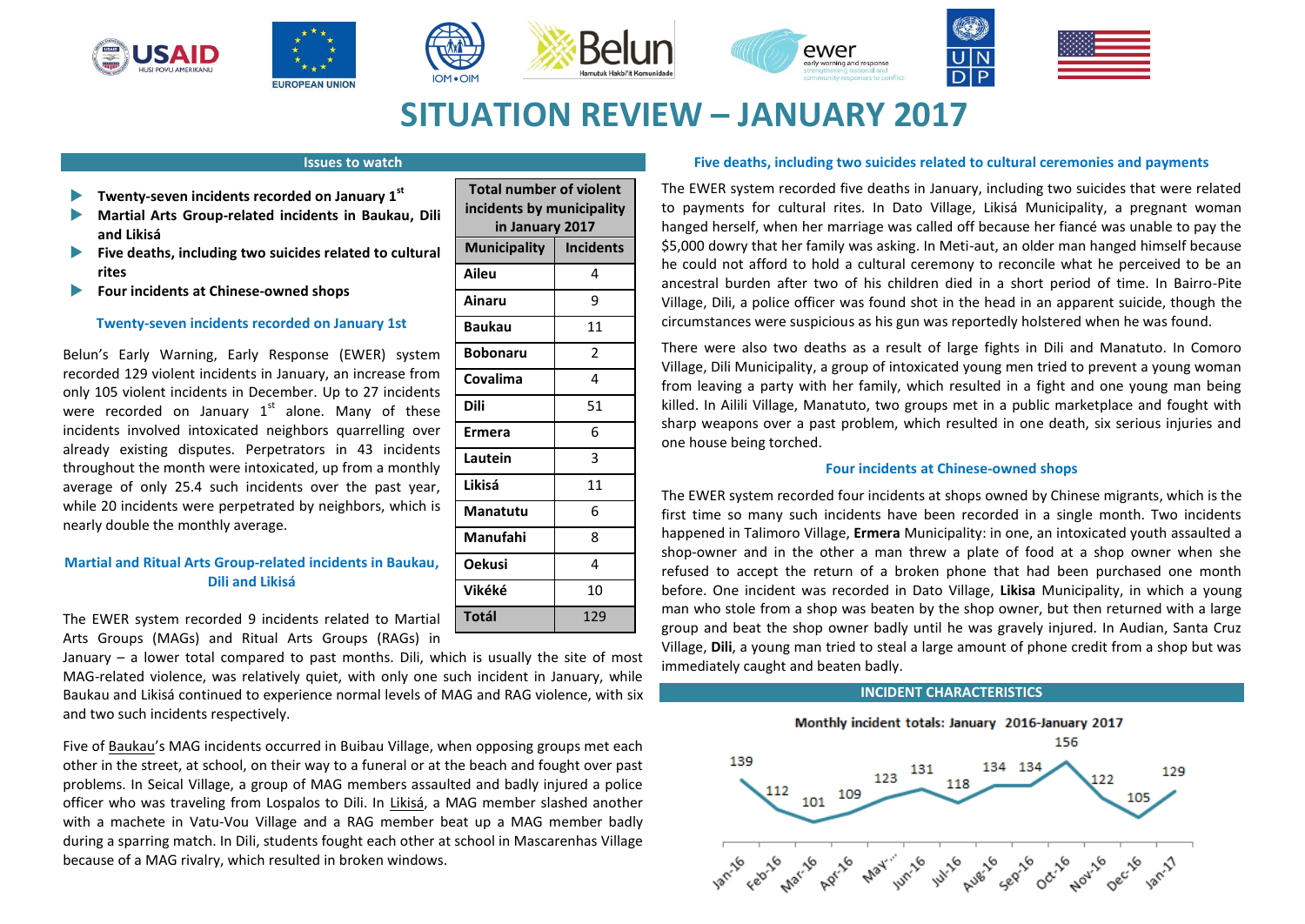

The Early Warning, Early Response (EWER) System is implemented by NGO Belun with generous support from the American People through the United States Agency for International Development (USAID) Civil Society Monitoring of Program, the European Union (EU), the United Nations Development Programme (UNDP), the International Organization for Migration (IOM) and the United States Department of State, under the terms of Award No. S-SJTIP-15-GR-10 *expressed herein are the responsibility of NGO Belun and do not necessarily reflect the views or opinions of USAID, the EU, UNDP, IOM or the United States Department of State.* 

**2**